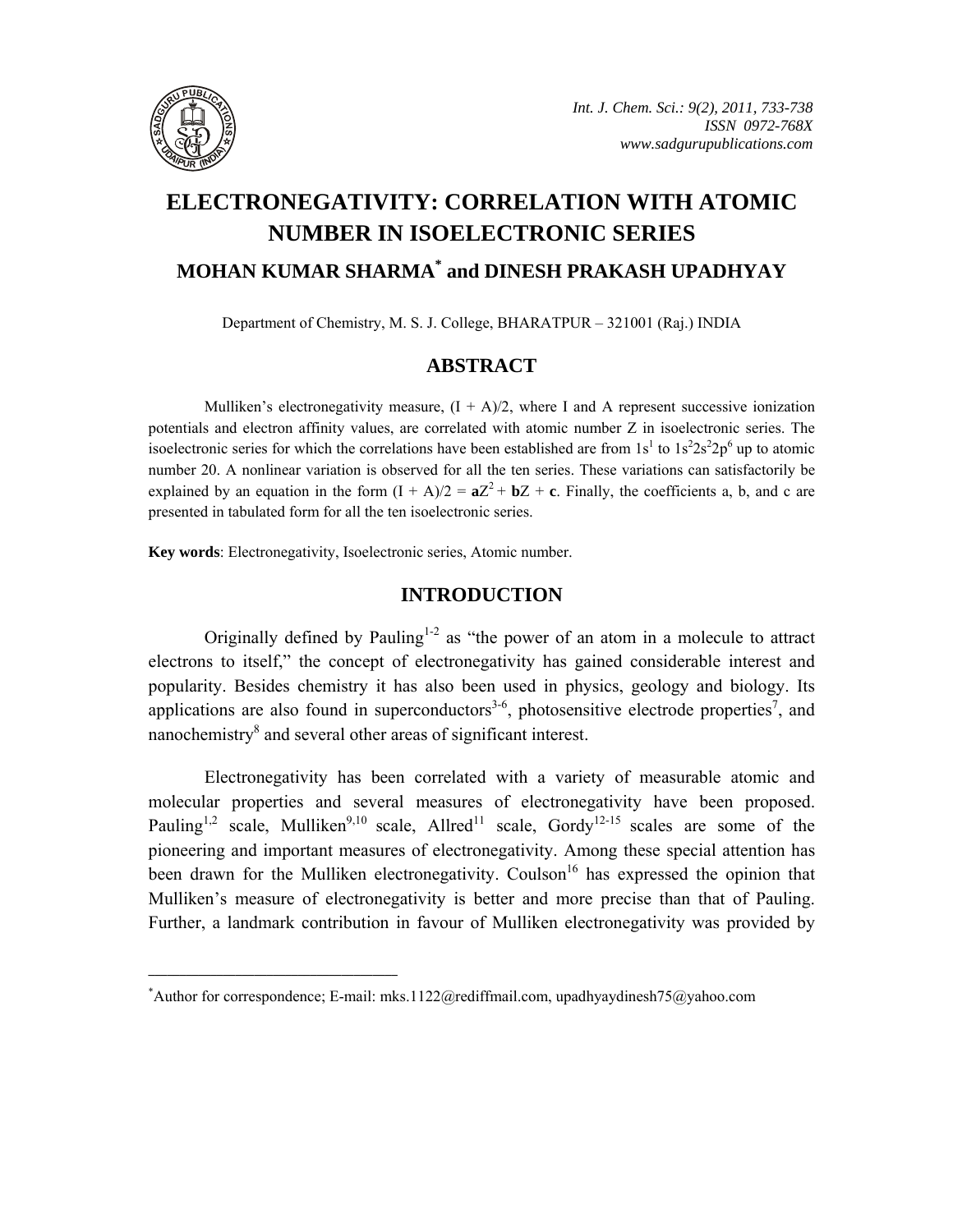Iczkowski and Margrave<sup>17</sup>. They have established that the slope of E vs N curve, where E and N are total energy and number of electrons respectively, equals the average of ionization potential, I, and electron affinity, A, ie.  $(I + A)/2$ . The present scenario for electronegativity is based upon density–theories of many electron system. In the density functional theory (DFT) electronegativity  $(\gamma)$  is considered as negative of chemical potential  $(-\mu)$  and is defined as

$$
\chi = -\mu = -(dE/dN) \approx (I+A)/2 = \chi_M
$$

because of this fundamental relation, Mulliken electronegativity,  $\chi_M$ , may reasonably be called the absolute electronegativity.

In this communication, we have correlated the Mulliken electronegativity measure,  $(I + A)/2$ , with the atomic number, Z. This has been done through systematic study of  $(I + A)/2$ with atomic number in isoelectronic series.

#### **Theoretical background**

Isoelectronic series provide a very handy and versatile tool for the systematic study of a property. Isoelctronic species possess equal number of electrons, therefore, the variation in any property is mainly due to the atomic number of the species. Mulliken electronegativity measure, (I+A)/2, possess term due to ionization potential or electronaffinity, these two are likely to increase as the atomic numbers increase. Therefore, a positive relation is expected between two.

#### **RESULTS AND DISCUSSION**

We have explored the correlation of the Mulliken electronegativity measure,  $(I + A)/2$  with the atomic number, Z. however, here A represents electronaffinity for a neutral species while for an ionic species it is the successive ionization potential. The results are presented in Figs. 1-3. It can be seen that for all the ten series a nonlinear relationship exists. They can be represented by (1).

$$
(I + A)/2 (ev) = aZ2 + bZ + c
$$
...(1)

In Table 1 the coefficients a, b, and c are listed for the curves drawn through the data of Figs. 1-3.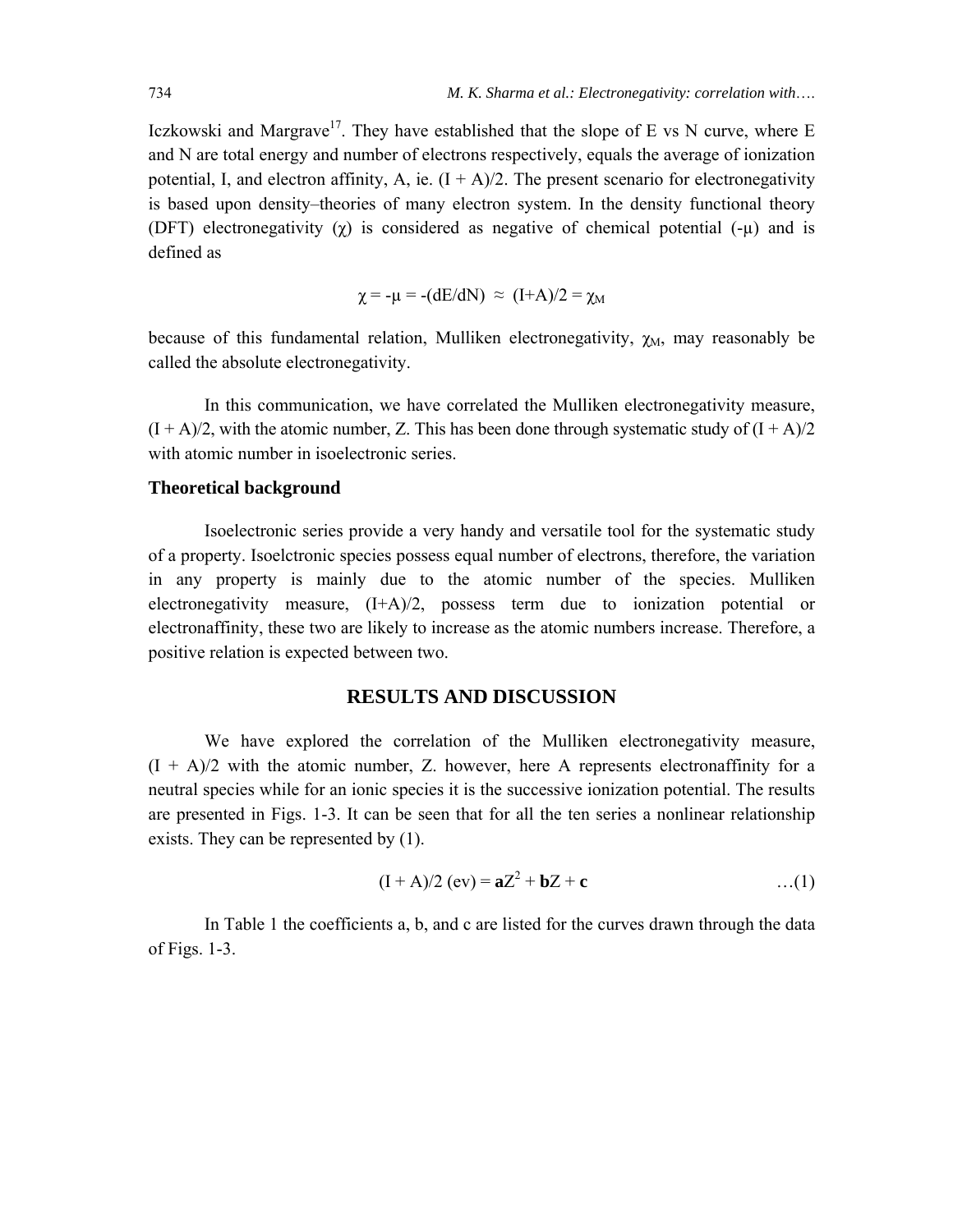| <b>Isoelectronic series</b> | $\mathbf{a}$       | b                   | $\mathbf c$          |
|-----------------------------|--------------------|---------------------|----------------------|
| 1s <sup>1</sup>             | $13.725 \pm 0.009$ | $-9.910 \pm 0.190$  | $5.203 \pm 0.867$    |
| $1s^2$                      | $8.563 \pm 0.004$  | $-14.649 \pm 0.074$ | $7.612 \pm 0.312$    |
| $1s^2 2s^1$                 | $3.483 \pm 0.002$  | $-13.288 \pm 0.055$ | $12.082 \pm 0.280$   |
| $1s^22s^2$                  | $3.447 \pm 0.003$  | $-18.629 \pm 0.063$ | $23.949 \pm 0.344$   |
| $1s^2 2s^2 2p^1$            | $3.447 \pm 0.001$  | $-24.141 \pm 0.031$ | $38.722 \pm 0.178$   |
| $1s^22s^22p^2$              | $3.429 \pm 0.001$  | $-28.445 \pm 0.037$ | $53.280 \pm 0.221$   |
| $1s^22s^22p^3$              | $3.425 \pm 0.004$  | $-33.636 \pm 0.112$ | $74.456 \pm 0.711$   |
| $1s^22s^22p^4$              | $3.432 \pm 0.005$  | $-39.061 \pm 0.145$ | $99.934 \pm 0.970$   |
| $1s^22s^22p^5$              | $3.397 \pm 0.043$  | $-42.673 \pm 1.244$ | $118.445 \pm 8.684$  |
| $1s^22s^22p^6$              | $2.484 \pm 0.046$  | $-35.032 \pm 1.386$ | $112.883 \pm 10.083$ |
|                             |                    |                     |                      |

Table 1: Coefficients a, b and c for the correlations of  $(I + A)/2$  with atomic number Z **(See Eq. 1)** 



Fig. 1: Relation between Z and  $(I + A)/2$  for  $1s<sup>1</sup>$  and  $1s<sup>2</sup>$  series

Perhaps for the first time a relationship has been approached between Mulliken electronegativity measure and atomic number. For this, inherent characteristics of isoelectronic series have been used as a new approach. Isoelectronic series may be treated just like a fundamental property. A close look of the Figs. 1-3 reveals that a positive, nonlinear relationship exists between  $(I + A)/2$  and Z. Very smooth nature of the curves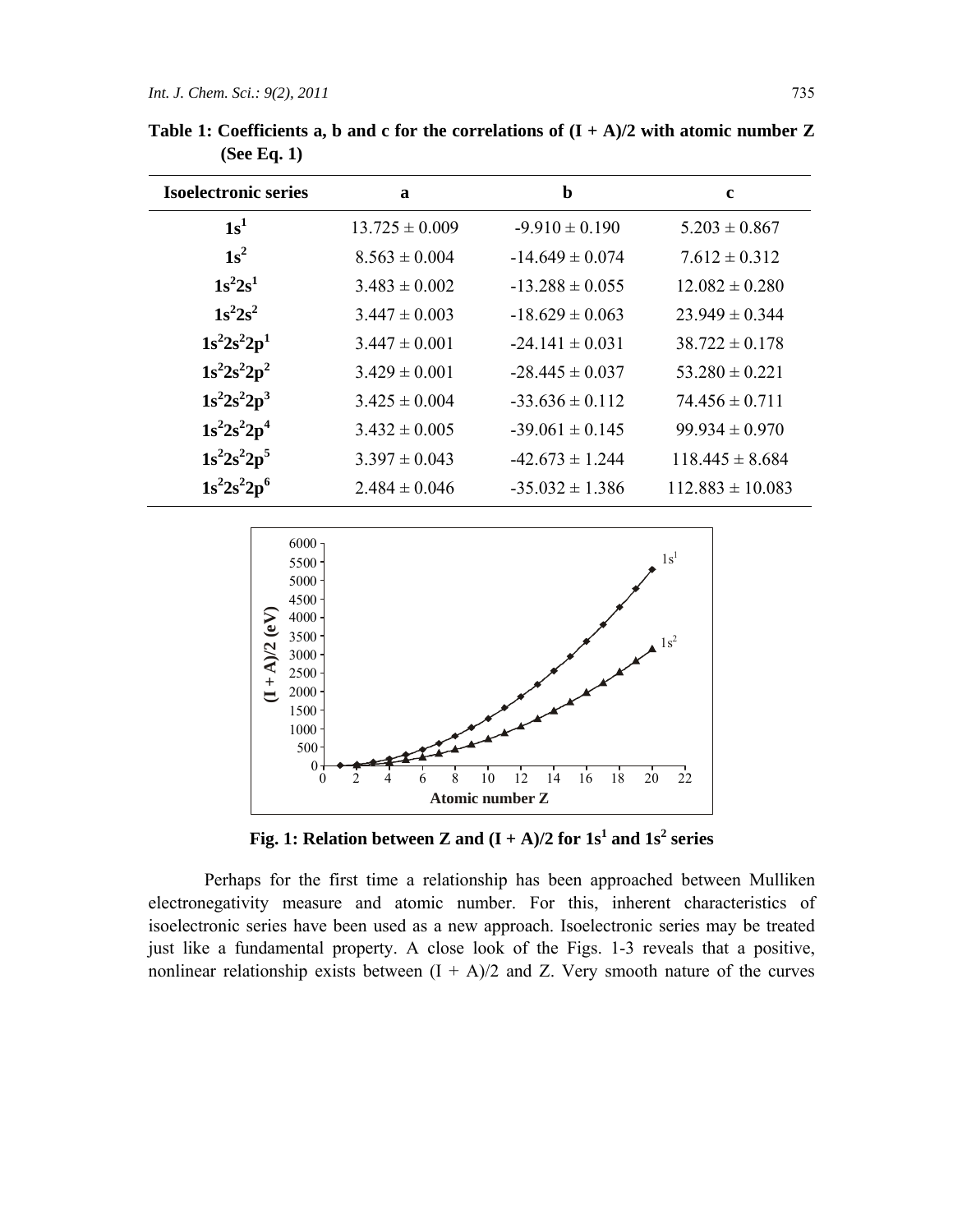(Figs. 1-3) is quite appealing. Therefore, these curves can reasonably be used to check and evaluate  $(I + A)/2$  values.  $(I + A)/2$  can also be extrapolated for higher atomic numbers.



**Fig. 2: Relation between Z and**  $(I + A)/2$  **for**  $2s^1$  **and**  $2s^2$  **series** 



**Fig. 3: Relation between Z and**  $(I + A)/2$  **for**  $2p^1$ **;**  $2p^2$ **;**  $2p^3$ **;**  $2p^4$ **;**  $2p^5$ **;**  $2p^6$  **series** 

An investigation of Table 1 reveals that the values of coefficient a from  $1s^2 2s^1$  to  $1s^2$   $2s^2$   $2p^5$  isoelectronic series is almost the same. Therefore, for the same atomic number, (I + A)/2 values for the isoelectronic species of these series mainly will be governed by the coefficients **b** and c. If we carefully observe the values of coefficients **b** and **c** from  $1s^2 2s^1$  to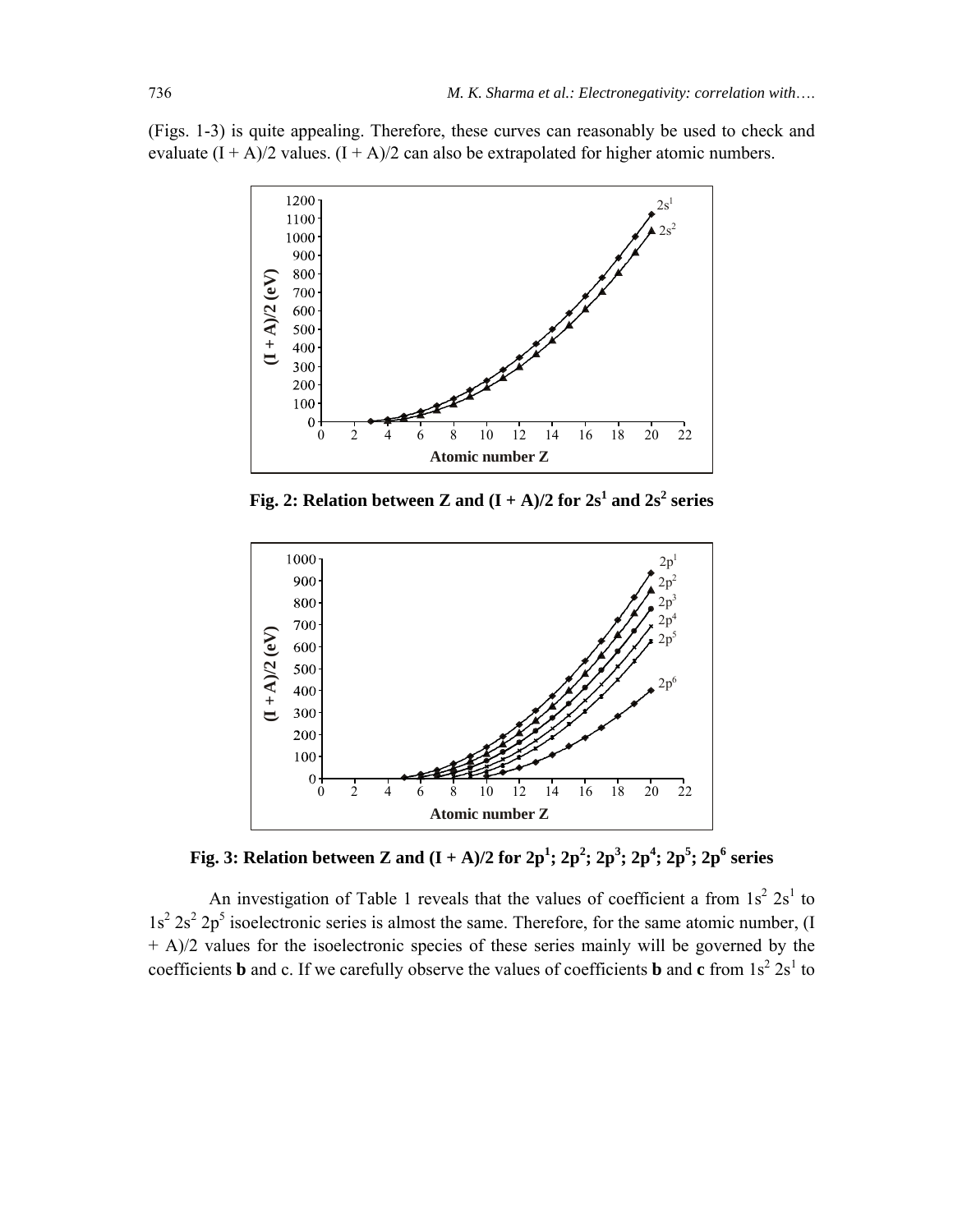$1s^2 2s^2 2p^5$  series, then a correlation of these coefficients is observed with the number of electrons possessed by the isoelectronic series. These variations are presented in figure 4 and 5. It is seen that the variation of **b** with the electron number is almost linear, while **c** has a nonlinear variation.



**Fig. 4: Variation of coefficient b with the number of electrons possessed by the isoelectronic series** 



**Fig. 5: Variation of coefficient c with the number of electrons possessed by the isoelectronic series**